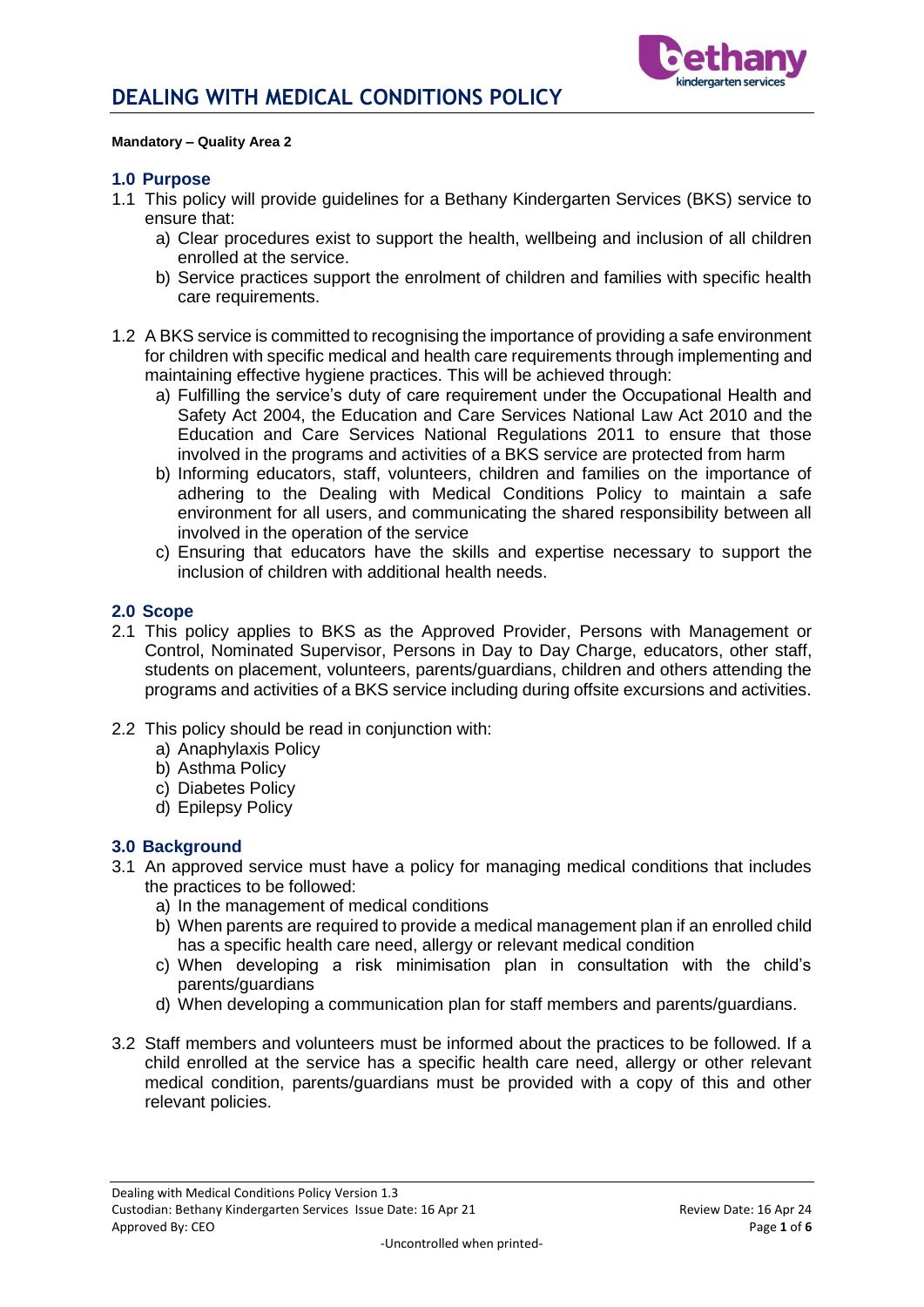

- 3.3 Medication and medical procedures can only be administered to a child:
	- a) With written authorisation from the parent/guardian or a person named in the child's enrolment record as authorised to consent to administration of medication (Regulation 92(3)(b))
	- b) With two adults in attendance, one of whom must be an educator. One adult will be responsible for the administration and the other adult will witness the procedure
	- c) If the medication is in its original container bearing the child's name, dose and frequency of administration.
	- d) Refer to the Administration of Medication Policy for more information.
- 3.4 Staff may need additional information from a medical practitioner where the child requires:
	- a) Multiple medications simultaneously
	- b) A specific medical procedure to be followed.
- 3.5 If a child with a chronic illness or medical condition that requires invasive clinical procedures or support is accepted by the service, it is vital that prior arrangements are negotiated with the parent/guardian, authorised nominees or appropriate health care workers to prepare for the event that the child will require a procedure while in attendance at the service. Parents/guardians and the service should liaise with either the child's medical practitioner or other appropriate service providers to establish such an arrangement. Arrangements must be formalised following enrolment and prior to the child commencing at the service.

#### **4.0 Definitions**

- 4.1 **Communication plan:** a plan that forms part of the policy and outlines how the service will communicate with parents/guardians and staff in relation to the policy. The communication plan also describes how parents/guardians and staff will be informed about risk minimisation plans and emergency procedures to be followed when a child diagnosed as at risk of any medical condition such as anaphylaxis is enrolled at the service.
- 4.2 **Hygiene:** the principle of maintaining health and the practices put in place to achieve this.
- 4.3 **Medical condition:** in accordance with the *Education and Care Services National Regulations 2011*, the term medical condition includes asthma, diabetes or a diagnosis that a child is at risk of anaphylaxis, and the management of such conditions.
- 4.4 **Medical management plan:** a document that has been prepared and signed by a doctor that describes symptoms, causes, clear instructions on action and treatment for the child's specific medical condition, and includes the child's name and a photograph of the child. An example of this is the Australasian Society of Clinical Immunology and Allergy (ASCIA) Action Plan.
- 4.5 **Risk minimisation:** the implementation of a range of strategies to reduce the risk of an adverse effect from the mismanagement of a specific medical condition at the service.
- 4.6 **Risk minimisation plan:** a service-specific plan that details each child's medical condition, and identifies the risks of the medical condition and practical strategies to minimise those risks, and who is responsible for implementing the strategies. The risk minimisation plan should be developed by families of children with specific medical conditions that require medical management plans, in consultation with staff at the service upon enrolment or diagnosis of the condition.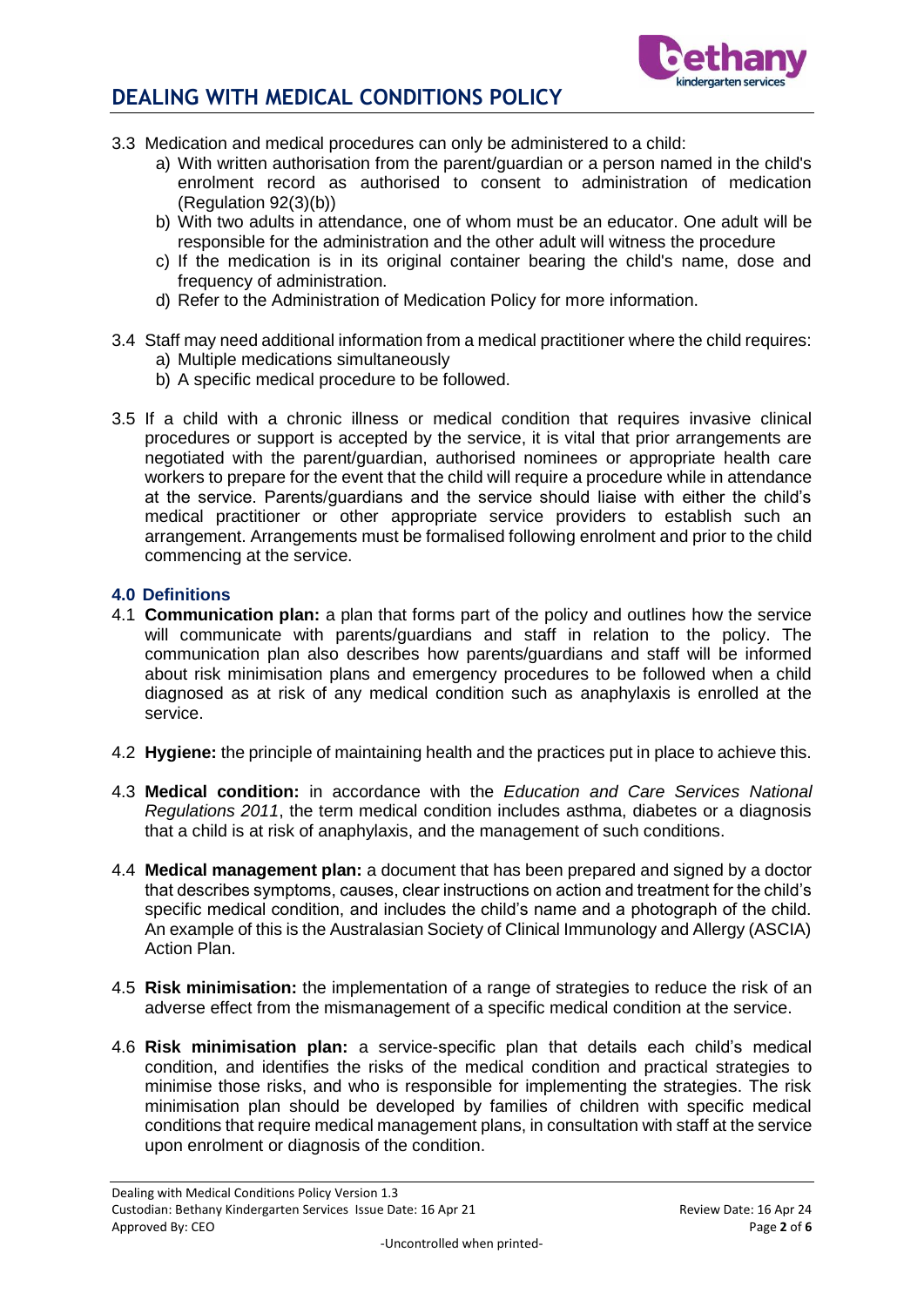

### **5.0 Responsibilities**

- **5.1 BKS as the Approved Provider and Persons with Management or Control are responsible for:**
	- a) Ensuring that all staff and volunteers have access to a copy of this policy and have a clear understanding of the procedures and practices outlined within
	- b) Ensuring that a communication plan is developed and implemented and encouraging ongoing communication between parents/guardians and staff regarding the current status of the child's specific health care need, allergy or other relevant medical condition, this policy and its implementation
	- c) Ensuring educators/staff receive regular training in managing specific health care needs of children at the service such as asthma management, anaphylaxis, diabetes, epilepsy and any other medical conditions. This includes training in the management of specific procedures that are required to be carried out for the child's wellbeing.
	- d) Ensuring at least one educator who has current accredited training in emergency management requirements for specific medical conditions is in attendance and immediately available at all times that children are being educated and cared for by the service
	- e) Establishing robust induction procedures that include the provision of information regarding the implementation of the practices outlined in this policy
	- f) Ensuring families and educators/staff understand and acknowledge each other's responsibilities under these guidelines
	- g) Ensuring families provide information on their child's health, medications, allergies, their medical practitioner's name, address and phone number, emergency contact names and phone numbers, and a medical management plan signed by their medical practitioner, following enrolment and prior to the child commencing at the service
	- h) Ensuring that a risk minimisation plan is developed for each child with specific medical conditions on enrolment or upon diagnosis, and that the plan is reviewed at least annually
	- i) Ensuring that parents/guardians who are enrolling a child with specific health care needs are provided with a copy of this and other relevant service policies.
	- j) Following appropriate reporting procedures set out in the Incident, Injury, Trauma and Illness Policy in the event that a child is ill, or is involved in a medical emergency or an incident at the service that results in injury or trauma.

#### **5.2 The Nominated Supervisor and Persons in Day to Day Charge are responsible for:**

- a) Implementing this policy at the service and ensuring that all educators/staff follow the policy and procedures set out within
- b) Informing BKS as the Approved Provider of any issues that impact on the implementation of this policy
- c) Ensuring that the AV How to Call Card is displayed near all telephones (refer to Sources)
- d) Identifying specific training needs of educators who work with children diagnosed with a medical condition, and ensuring, in consultation with BKS as the Approved Provider, that educators access appropriate training
- e) Developing and implementing a communication plan and encouraging ongoing communication between parents/guardians and staff regarding the current status of the child's specific health care need, allergy or other relevant medical condition, this policy and its implementation. Ensuring children do not swap or share food, food utensils or food containers
- f) Ensuring food preparation, food service and relief educators are informed of children and educators who have specific medical conditions or food allergies, the type of condition or allergies they have, and the service's procedures for dealing with emergencies involving allergies and anaphylaxis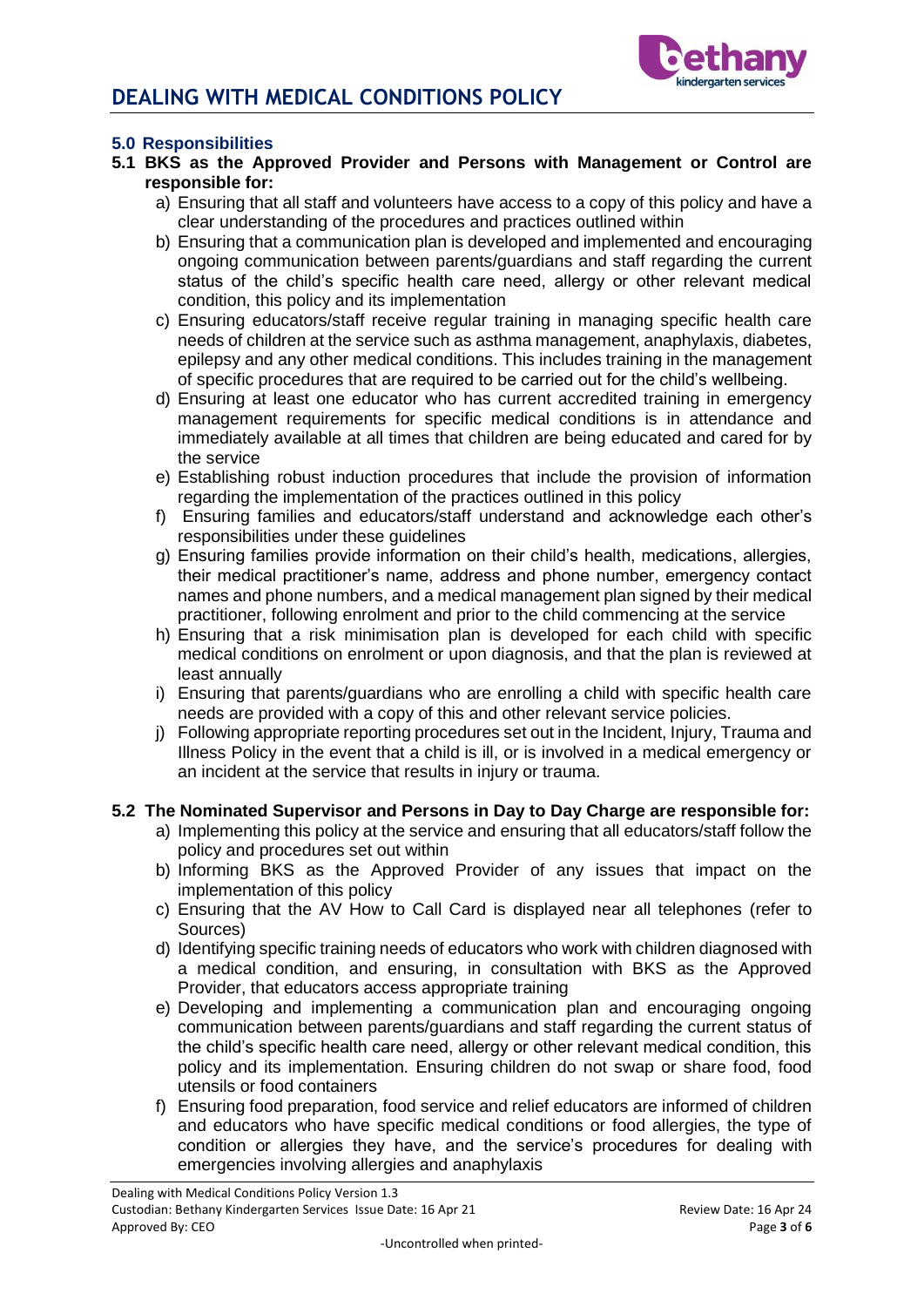

- g) Ensuring a copy of the child's medical management plan is visible and known to educators in the service. Prior to displaying the medical management plan, the Nominated Supervisor must explain to parents/guardians the need to display the plan for the purpose of the child's safety and obtain their consent (refer to Privacy and Confidentiality Policy)
- h) Ensuring educators follow each child's risk minimisation plan and medical management plan
- i) Ensuring opportunities for a child to participate in any activity, exercise or excursion that is appropriate and in accordance with their risk minimisation plan
- j) Providing information to the community about resources and support for managing specific medical conditions while respecting the privacy of families enrolled at the service
- k) Administering medications as required, in accordance with the procedures outlined in the Administration of Medication Policy
- l) Maintaining ongoing communication between educators and parents/guardians in accordance with the strategies identified in the communication plan, to ensure current information is shared about specific medical conditions within the service.

#### **5.3 Other educators are responsible for:**

- a) Ensuring that children do not swap or share food, food utensils or food containers
- b) Communicating any relevant information provided by parents/guardians regarding their child's medical condition to the Nominated Supervisor to ensure all information held by the service is current
- c) Undertaking relevant training to assist with the management of specific medical conditions of children at the service
- d) Being aware of individual requirements of children with specific medical conditions and following their risk minimisation plan and medical management plan
- e) Monitoring signs and symptoms of specific medical conditions and communicating any concerns to the Nominated Supervisor
- f) Adequately supervising all children, including those with specific medical conditions
- g) Informing the Nominated Supervisor of any issues that impact on the implementation of this policy.

#### **5.4 Parents/guardians are responsible for:**

- a) Informing the service of their child's medical conditions, if any, and informing the service of any specific requirements that their child may have in relation to their medical condition
- b) Developing a risk minimisation plan with the Nominated Supervisor and/or other relevant educators at the service
- c) Providing a medical management plan signed by a medical practitioner, either on enrolment or immediately upon diagnosis of an ongoing medical condition. This medical management plan must include a current coloured photo of the child and must clearly outline procedures to be followed by educators in the event of an incident relating to the child's specific health care needs
- d) Notifying the Nominated Supervisor and/or other relevant educator of any changes to the status of their child's medical condition and providing a new medical management plan in accordance with these changes
- e) Informing the Nominated Supervisor and/or other relevant educator of any issues that impact on the implementation of this policy by the service.
- **5.5 Volunteers and students**, while at the service, are responsible for following this policy and its procedures.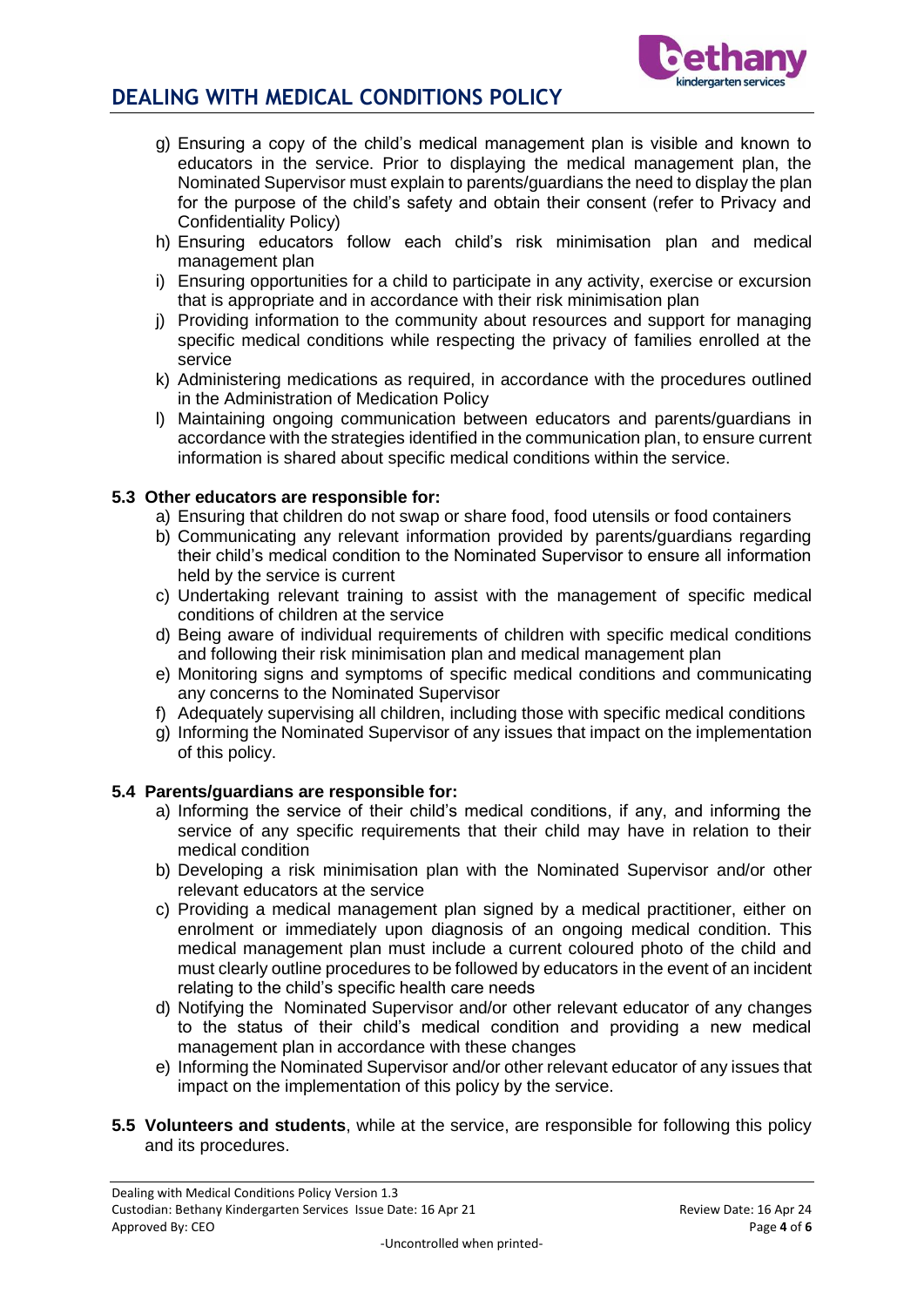

### **6.0 Evaluation**

- 6.1 In order to assess whether the values and purposes of the policy have been achieved, BKS as the Approved Provider will:
	- a) Seek feedback from educators, staff, parents/guardians, children, management and all affected by the policy regarding its effectiveness
	- b) Monitor the implementation, compliance, complaints and incidents in relation to this policy
	- c) Ensure that all information on display and supplied to parents/guardians regarding the management of medical conditions is current
	- d) Keep the policy up to date with current legislation, research, policy and best practice
	- e) Revise the policy and procedures as part of the service's policy review cycle, or as required
	- f) Notify parents/guardians at least 14 days before making any change to this policy or its procedures.

#### **7.0 Related Bethany policies and procedures**

- 7.1 Bethany Group:
	- a) Duty of Care Policy
- 7.2 Bethany Kindergarten Services Ltd.:
	- a) Administration of First Aid Policy
	- b) Administration of Medication Policy
	- c) Anaphylaxis Policy
	- d) Asthma Policy
	- e) Dealing with Infectious Diseases Policy
	- f) Diabetes Policy
	- g) Epilepsy Policy
	- h) Incident, Injury, Trauma and Illness Policy
	- i) Privacy and Confidentiality Policy
	- j) Supervision of Children Policy

#### **8.0 Relevant legislation and standards**

- 8.1 Relevant legislation and standards include but are not limited to:
	- a) Education and Care Services National Law Act 2010: Section 173
	- b) Education and Care Services National Regulations 2011: Regulations 90, 91, 96
	- c) Health Records Act 2001 (Vic)
	- d) National Quality Standard, Quality Area 2: Children's Health and Safety
	- e) National Quality Standard, Quality Area 7: Governance and Leadership
	- f) Occupational Health and Safety Act 2004 (Vic)
	- g) Public Health and Wellbeing Act 2008 (Vic)
	- h) Public Health and Wellbeing Regulations 2009 (Vic)
- 8.2 The most current amendments to listed legislation can be found at:
	- i) Victorian Legislation Victorian Law Today: <http://www.legislation.vic.gov.au/>
	- j) Commonwealth Legislation ComLaw:<http://www.comlaw.gov.au/>

#### **9.0 Sources**

a) Staying Healthy: Preventing infectious diseases in early childhood education and care services (5th edition, 2013) National Health and Medical Research Council: [https://www.nhmrc.gov.au/about-us/publications/staying-healthy-preventing](https://www.nhmrc.gov.au/about-us/publications/staying-healthy-preventing-infectious-diseases-early-childhood-education-and-care-services)[infectious-diseases-early-childhood-education-and-care-services](https://www.nhmrc.gov.au/about-us/publications/staying-healthy-preventing-infectious-diseases-early-childhood-education-and-care-services)